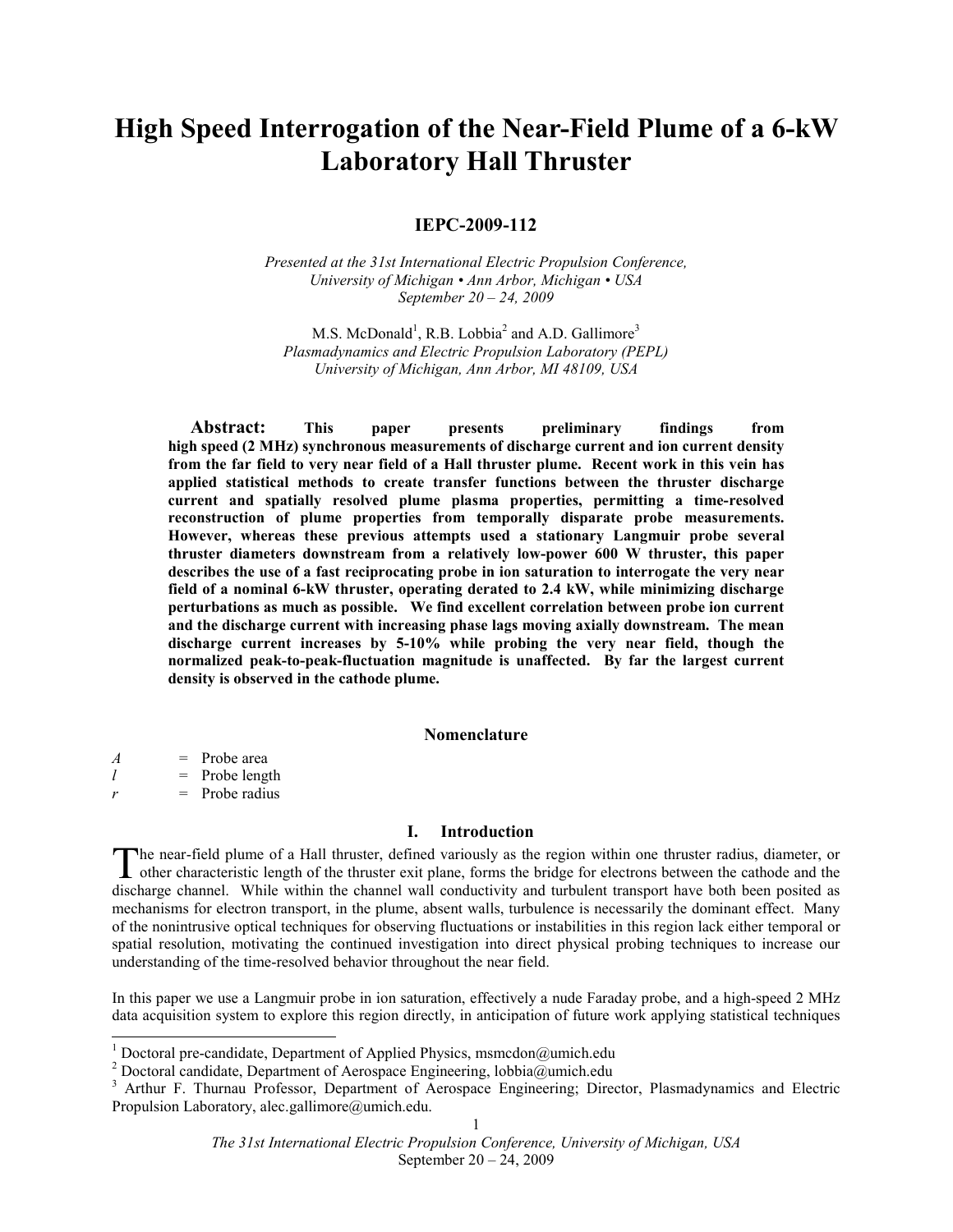pioneered by Lobbia<sup>12</sup> to recover time-resolved plasma properties in this region. For now we present results indicating excellent noise cancellation in the probe signal, acceptably low perturbation of the discharge current outside of the extreme near field (<0.05 thruster radii), and good continuity of time-averaged ion current density across a wide axial and radial range.

# II. Experimental Apparatus and Setup

#### A. Vacuum Chamber

The Large Vacuum Test Facility (LVTF) at the University of Michigan is a cylindrical, stainless steel clad chamber 9 meters (m) long and 6 m in diameter. The chamber is maintained at high vacuum by 7 CVI model TM-1200 cryopumps with an aggregate pumping capacity of 245000 L/s of xenon. Chamber pressure is monitored with a Varian UHV-24 nude gauge and is supplemented during thruster operation with a MKS 925C Pirani gauge operable down to  $10^{-5}$  Torr.

## B. Hall Thruster

The thruster used for the study presented in this paper (henceforth "the thruster") is a 6-kW laboratory model Hall thruster developed jointly between the University of Michigan, the Jet Propulsion Laboratory and the Air Force Research Laboratory. The thruster has eight individual outer magnet poles and a hollow inner pole housing a centermounted lanthanum hexaboride (LaB<sub>6</sub>) hollow cathode. The thruster design point is a 300 V discharge with an anode xenon mass flow rate of 20 mg/s, or approximately 20 A discharge current. This paper focuses on a 2.4 kW operating condition at 120 V and 20 mg/s anode xenon mass flow rate with a 25% cathode flow fraction (CFF). While the design point CFF is only 7%, increased CFF values up to 25% in this voltage range have been shown to increase a wide range of performance metrics,<sup>3</sup> making this an interesting condition for closer study.

# C. High Speed Axial Reciprocating Probe (HARP)

The probe was fired radially in towards thruster centerline at 66 axial positions ranging from 0.01 to 10 thruster radii (TR) downstream on the HARP, a custom-built high-speed motion table. The HARP is capable of peak accelerations of 6 g's and velocities of 3 m/s.<sup>4</sup> For this experiment, the HARP was operated at 2 m/s, limiting the residence time of the probe in the direct line of sight of the discharge channel to less than 300 ms. The test matrix of axial firing positions is shown in Figure 2; the matrix consists of four successively finer overlapping grids concentrated near the thruster exit plane.

Previous studies<sup>4,5,6,7</sup> have used the HARP in an axial firing scheme to probe the interior of the discharge channel. The radial firing scheme used in this study eliminates the danger of an overshoot encountered in axial injection schemes, namely, the near-certain probe impact and destruction against the anode. While this precludes interrogation of the discharge channel itself, we are still able to approach within 0.01 thruster radii of the exit plane. Mounting the HARP vertically (see Figure 1) with its base secured to the chamber floor also has the salutary effect of minimizing the violent recoil of the stage during peak accelerations, which in turn reduces probe vibration and misalignment during firing.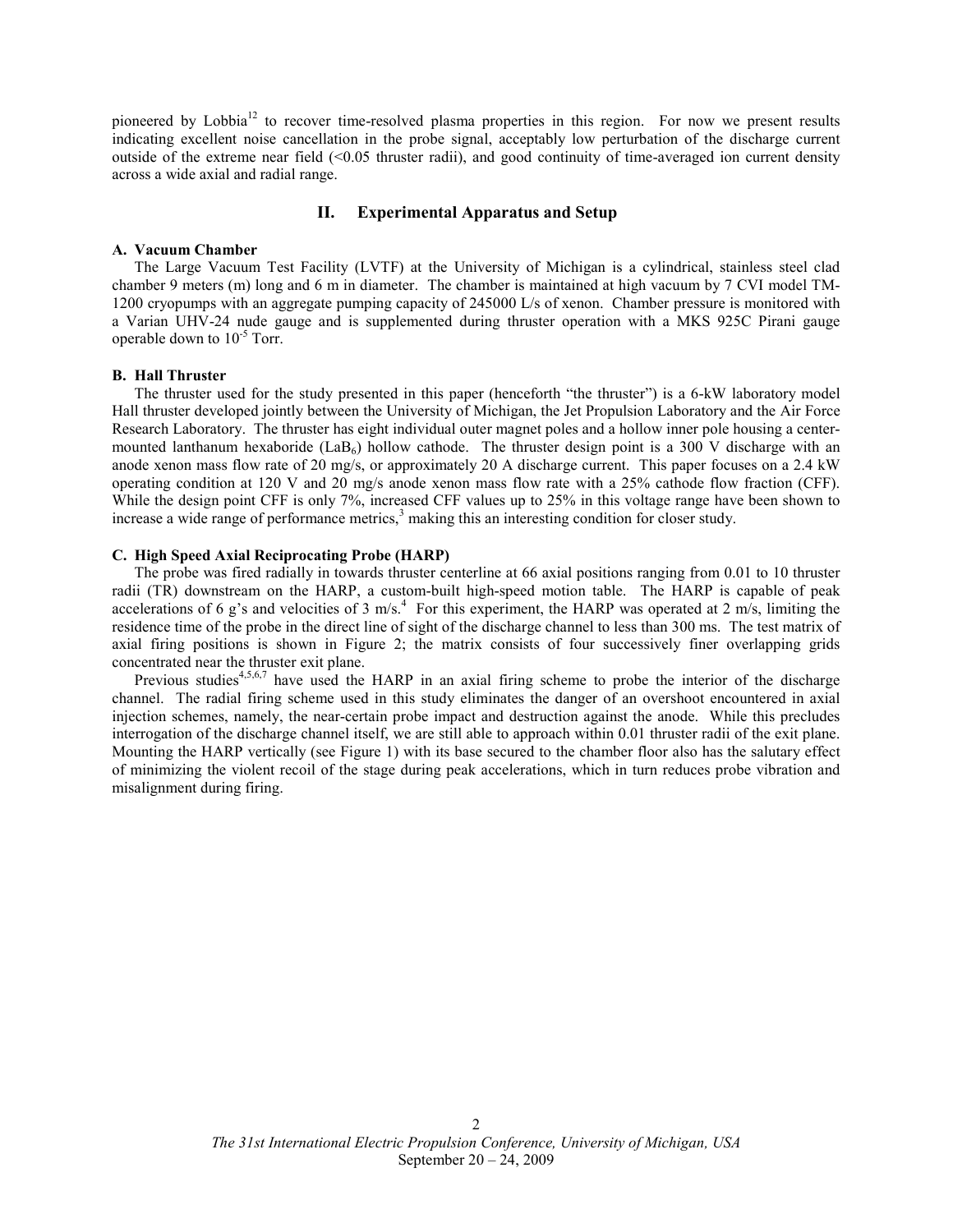

Figure 1: HARP firing setup. The HARP fires vertically (radially inward) from a fixed position while the thruster approaches axially on a motion stage.



Figure 2: HARP firing test matrix. Each dot denotes a firing position. Four successively finer grids overlap, concentrating near the exit plane as seen in the closeup at right.

#### D. Langmuir / Faraday probe

#### 1. Operation in Ion Saturation

The probe used in this study was initially conceived of as a high-speed  $(\sim 50 \text{ kHz})$  swept Langmuir probe, following in the footsteps of previous work<sup>1,2</sup> on a cluster of low-power BHT-600 Hall thrusters. In those experiments it was possible to eliminate the stray capacitance in the probe circuit to an extraordinary degree through the use of low-capacitance signal wire, careful suspension of the signal wire away from ground planes in the vacuum chamber, and the use of an insulated null probe paired with an active Langmuir probe in a double-bore alumina probe body.

 In this work, we follow these steps as far as possible, using the same low-capacitance wire and null probe technique. However, with the use of the HARP it was not possible to reproduce the same level of ground plane isolation as previously achieved. The HARP is encased in a stainless steel shroud to shield the motor hardware from undue plasma bombardment and heating, and in order to reach the probe tip the signal wires must pass into and out of this shroud. Once inside the shroud, they also pass through a flexible cable guide that they share with the HARP power cabling.

Possibly due to this poor ground plane isolation, we were unable to confidently correct for the leakage current induced at high sweep speeds, and instead operated the Langmuir probe effectively as a Faraday probe at a fixed -24 V, solidly in ion saturation. Lacking a full voltage sweep for the probe, it is difficult to extract meaningful ion densities from the probe current signal. However, considering the probe as a nude Faraday probe offers another avenue, to interpret the probe current as proportional to the local ion current density. Additionally, we are able to observe these current density fluctuations 20 times faster than we could observe the ion density by sweeping at 50 kHz.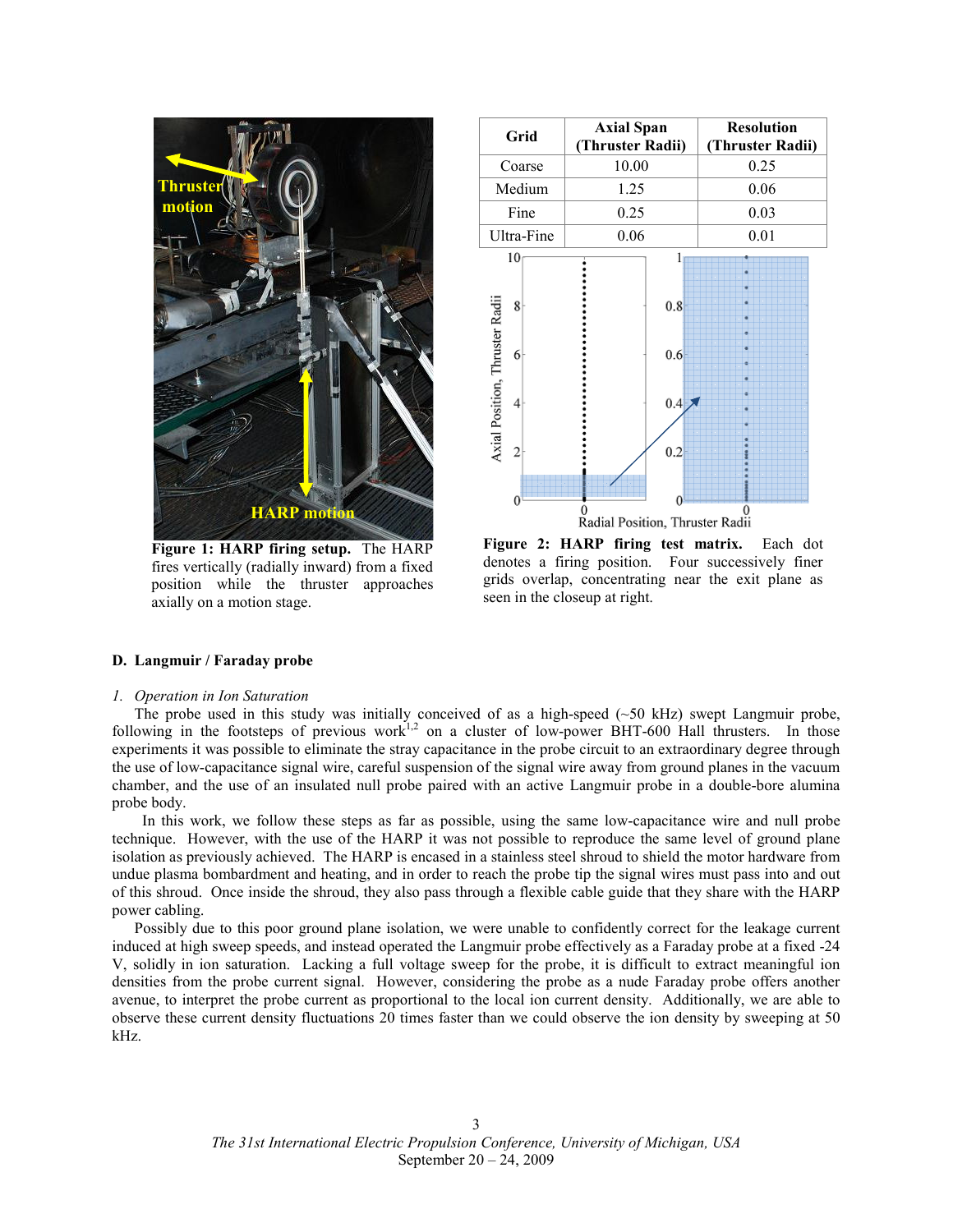

Figure 3: Langmuir probe tip, with close-ups. Clockwise from left: the telescoping alumina rods that support the probe electrode; a closeup of the probe tip, approximately 2 mm in length; and a top view of the probe tip, showing the Ceramabond sealant capping off the null probe.

The use of the probe in ion saturation only, coupled with the small size of the probe, led to probe current signals less than one milliamp even in the very near field; nevertheless, it was still possible to clearly discern the behavior of these signals above the electrical noise.

#### 2. Probe Construction

The probe electrode is made of tungsten wire 0.13 mm (0.005") in diameter, encased in a 61 cm (24") doublebore alumina rod 1.6 mm (0.0625") in diameter. The thin double-bore alumina rod is in turn encased in another, larger double-bore alumina rod, slightly shorter than the first and 6.4mm (0.25") in diameter. The double-bore of the larger rod allows for a snug fit of the smaller rod and reinforces it during firing. The outer alumina rod is in turn encased by a 30 cm (12") stainless steel tube sized to tightly accommodate the large alumina rod. This stainless shell provides a durable surface to clamp securely onto without fracturing the brittle alumina.

The length of the probe permits retraction to a home position safely outside the main body of the plume after firing, while the narrow body minimizes the exposed surface area in front of the discharge channel and cathode during firing.

The exposed probe tip is approximately 2 mm long, and the cap of the alumina rod is sealed off with Ceramabond, fully insulating an unexposed "null" probe in the other bore. This null probe aids in correcting the signal from the active probe for stray capacitance effects during voltage sweeps, or from electrical noise in general.



Figure 4: Langmuir probe for use with HARP and probe rake. The probe body is over two feet long but only a quarter inch in diameter.

The probe is still relatively fragile and unwieldy, and care must be taken to attach and align it to the HARP carriage to avoid lateral vibrations from the high accelerations seen during firing. A mechanism designed for this purpose, dubbed the "probe rake" because it can support up to four probes at once in a raking action across the plume, is shown in Figure 5. An early cantilevered design for the probe rake, still visible in Figure 1, suffered substantial lateral vibrations due to beam flexing during acceleration, and was discarded in favor of the in-line design of Figure 5. The rake attaches directly atop the HARP carriage, such that the probe axis and acceleration axis are very nearly collinear.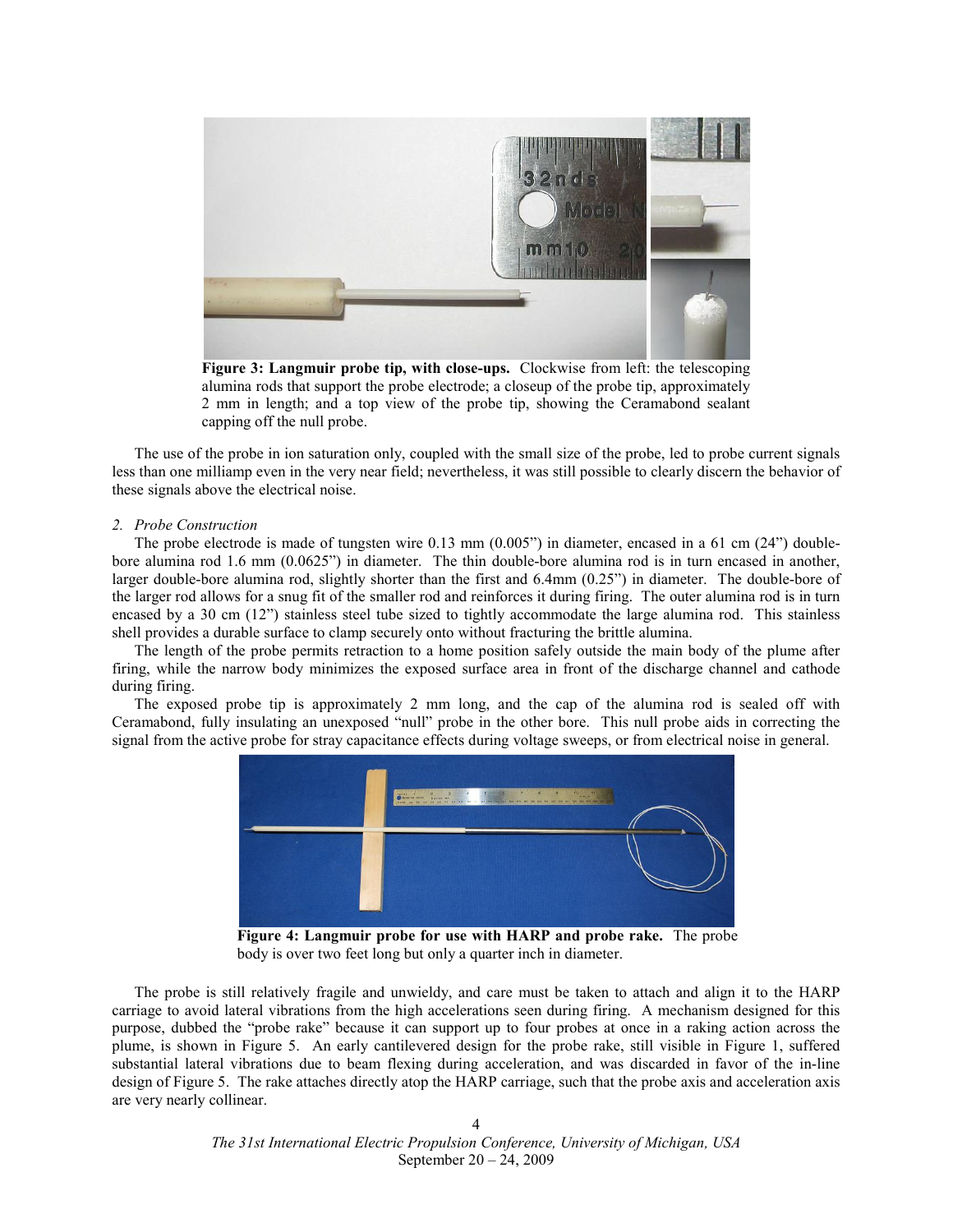The probe is secured into the probe rake with three set screws spaced 10 cm (4"). We use screws with tapped heads and run lock wire through them such that each screw secures its neighbors, lest the repeated jarring of the HARP acceleration during firing work the set screws loose,. Finally, once the probe is secured to the rake, the upstream face of the rake is shielded in Grafoil and secured to the HARP carriage.



Figure 5: Probe rake. The probe rake secures the probe body with three set screws, which are in turn fastened in place by lock wire. The rake attaches directly to the HARP carriage through holes in the two cross-beams at right.

#### E. Data Acquisition

The entire data acquisition process is automated through LabView programs running on two PCs, one controlling thruster axial motion and HARP firing and the other dedicated to data acquisition. Upon arrival at each test grid point the motion PC triggers the HARP to fire and the data PC to begin acquisition. The data PC houses an 8-channel 16-bit analog input board capable of simultaneous sampling at 2 MHz via independent digital-to-analog converters for each channel. A complete sweep of the test grid described in this paper takes about 15 minutes, with 10-15 seconds between each firing.

At each point the data PC acquires voltage signals from the active and null probes, the HARP position encoder, and an F.W. Bell NT-50 magnetoresistive sensor monitoring the discharge current.

## III. Results

#### A. Null Probe Noise Reduction

Figure 6 shows the probe signal profiles from a firing near the thruster exit plane. The hump in the active current near 100 ms is due to the discharge channel, as indicated by the probe position passing through  $r = 1$  thruster radius. Both the active and null probes exhibit substantial noise levels, but the corrected probe current,

$$
Corrected Current = Active Current - Null Current
$$
\n
$$
(1)
$$

is visibly improved over both raw probe signals, from about 0.05 mA to less than 0.01 mA. While in the near-field the null correction clarifies an already self-evident signal, in the far field the signal amplitudes themselves are of this order ~0.01 mA and the null probe correction makes it possible to identify an otherwise invisible signal.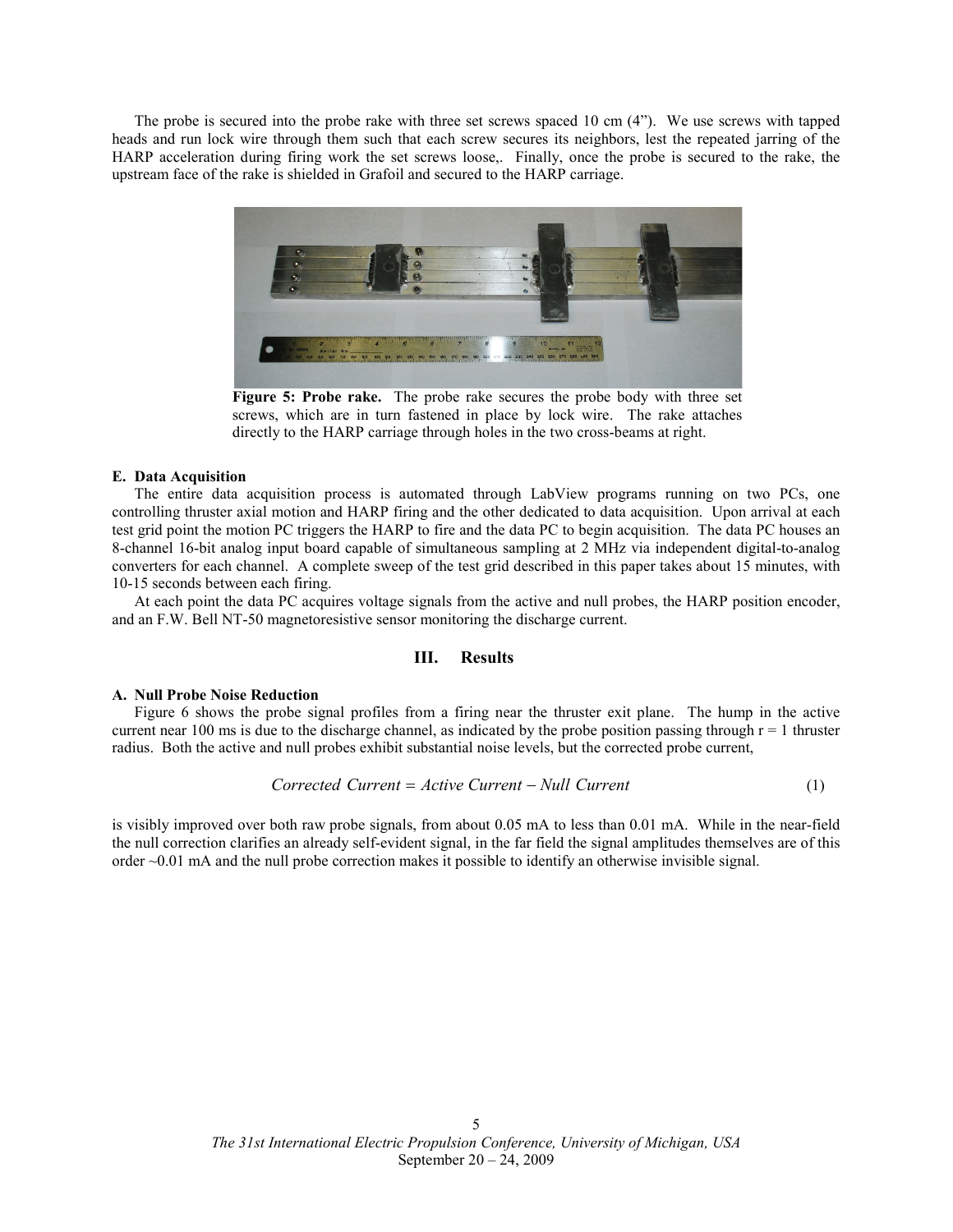

Figure 6: Snapshot of a HARP firing near the exit plane. The active probe signal jumps as the probe passes through the discharge channel ( $r = 1$  thruster radius), then peaks as the probe passes into the cathode plume near  $r = 0$ . The null signal substantially improves the signal quality by correcting for electrical noise independent of plasma fluctuations.

# B. Discharge Current / Probe Current Correlation

There is a visible correlation shown in Figure 8 between the corrected probe current and the discharge current signal. Such a correlation has been observed before and convincingly attributed to the well-known breathing-mode oscillation.<sup>1</sup> This interpretation is supported by the comparable magnitudes of the normalized fluctuations and by the increasing phase lag between the signals at downstream axial locations, consistent with a travel time delay of ions through the plume from the ionization region. Both signals exhibit strong power spectrum peaks (see Figure 7) in the 5 kHz range. Such oscillations are not generally noticeable at the nominal 300 V discharge voltage for this thruster; in fact, nominal operation is quite quiescent. However, at voltages of less than 150 V they become increasingly prevalent, and in several 120 V discharges at varying anode flowrates and cathode flow fractions they were quite common.



Figure 7: Probe and discharge current power spectrum. Both show noticeable peaks near 5 kHz. Since the probe current is roughly six orders of magnitude less than the discharge current, the power spectrum is as well.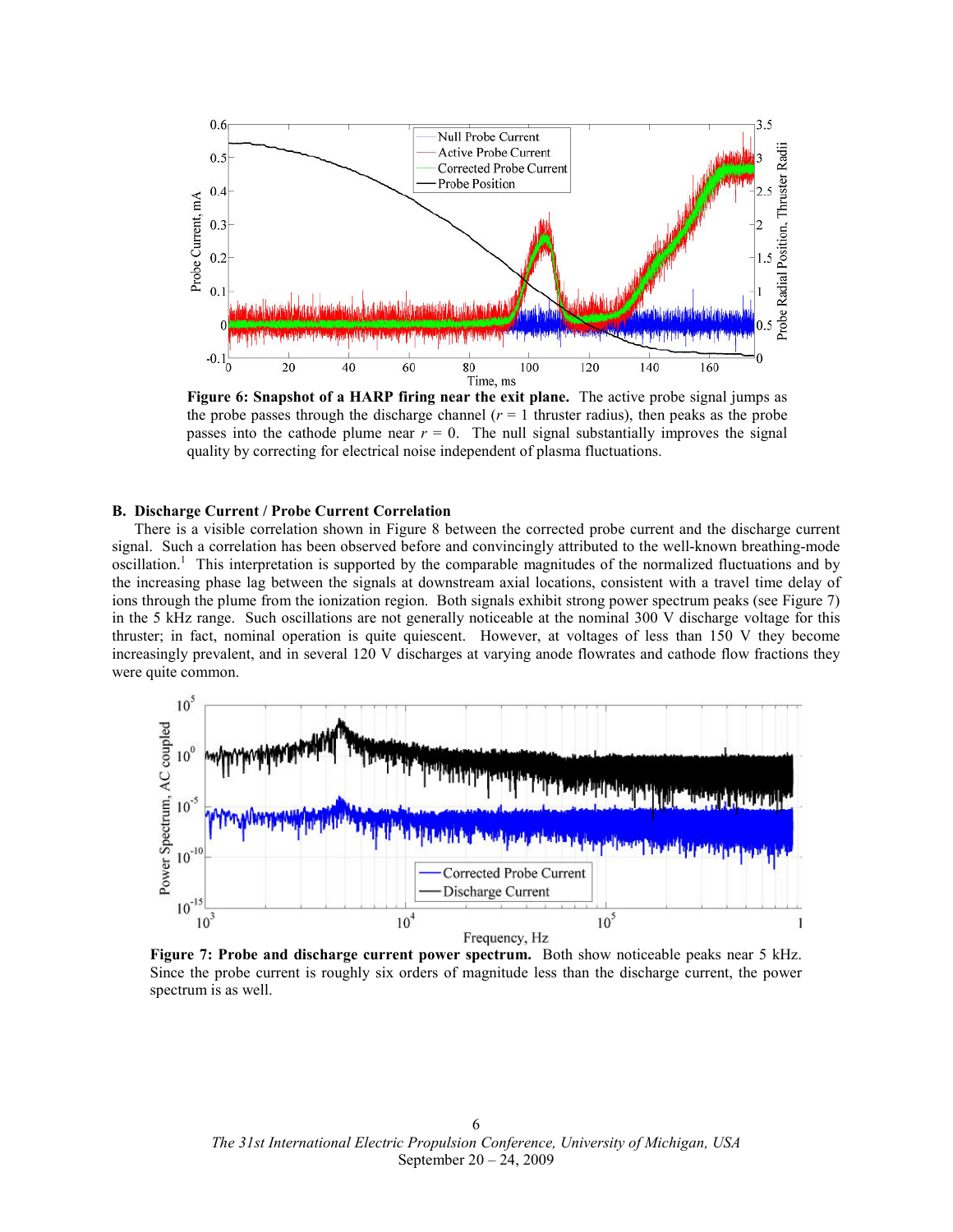

Figure 8: Correlation between discharge current and probe current in the near (a) and far (b) fields. In (a) the signals have a near-zero phase lag, while in (b) the signals are nearly opposite in phase.

Note that, while the sinusoidal breathing mode oscillation is quite evident in the samples shown above, it would be misleading to imply that the entire sample of the discharge current at any condition followed such a clean pattern. In general, the sinusoidal behavior above appears and disappears in cycles lasting several milliseconds; we have chosen the above examples for their visual clarity in illustrating this trend.

#### C. Discharge Current Perturbation by Probe

One of the primary reasons for using the HARP was to minimize perturbations to the thruster discharge as much as possible. A common rule of thumb for evaluating such perturbations is to consider the discharge perturbed if the magnitude of fluctuations normalized to the mean discharge current exceeds  $20\%$ .<sup>4,7</sup> Figure 9 shows the discharge current signal as the HARP injects the probe into the plume near the exit plane; in the top half of the figure, the discharge current is shown with a moving average superimposed. This thin red line clearly shows a sudden increase in the mean value of the discharge current as the probe passes into the body of the plume, where  $r < 1$  thruster radius. However, Refs. [4,7] make little mention of the mean discharge as a figure of merit, and the bottom half of Figure 9 shows no increase in the normalized current for  $r < 1$ .

The probe clearly has an effect, as the mean discharge current changes by nearly 10%, but it is interesting that the normalized fluctuation magnitude is completely unchanged. Rather than inducing greater instability in the plasma, the probe ignores the transients, affecting only the DC behavior. Assuming a 10% increase in ion current due to increased ionization efficiency during probe insertion to be grossly unlikely, the probe body probably offers a radial bridge to the anode for electrons across the strong magnetic fields in the near-field plume.

 Even this disturbance quickly dies out as the probe moves axially downstream. Figure 10 can be thought of as a stitching together of the local mean discharge current (in red) of Figure 9 for all axial firing locations. Noticeable

> The 31st International Electric Propulsion Conference, University of Michigan, USA September 20 – 24, 2009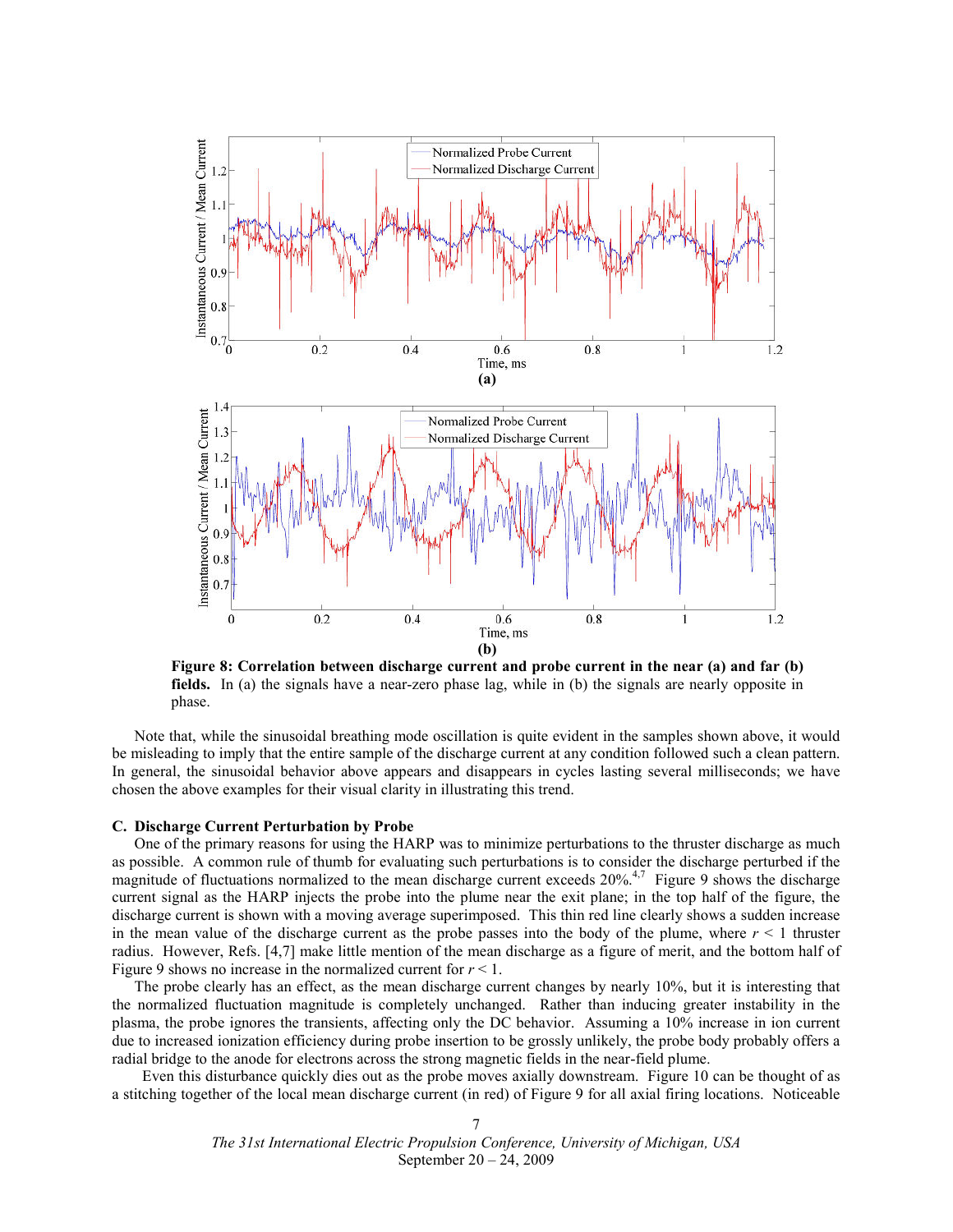effects on the mean discharge current are visible only within the first half-thruster radius, and the dropoff from the 10% increase in the mean seen in Figure 9 occurs very rapidly.



Figure 9: Discharge current profiles in the near field, absolute (top) and normalized to local mean (bottom). The increase in the mean discharge current is clear above, but the absence of any effect on the relative fluctuation level below is unexpected.



Figure 10: Mean (time-averaged) discharge current across the full test grid. Similar to the top half of the previous figure, this plot shows the full axial and radial breakdown of the discharge current response to the probe insertion. The probe has the most severe effect in the very near field in front of the cathode plume.

#### D. 2D Time-averaged Probe Current

Similar to Figure 10, Figure 11 stitches together the corrected probe signals (the green lines of Figure 6) over the all the axial HARP firings to create a complete 2D map of the probe current. The brilliant spike of ion current from the cathode is dominant, washing out the less vivid spike at the discharge channel exit near  $r = 1$ . There is also a saddle point linking the discharge channel and cathode plumes, visible almost on the diagonal between the discharge channel exit and  $z = 1$  thruster radius on the thruster centerline. Finally, taking a naïve view (neglecting any sheath effects, for instance) of the probe tip as a nude Faraday probe with effective area A normal to the discharge of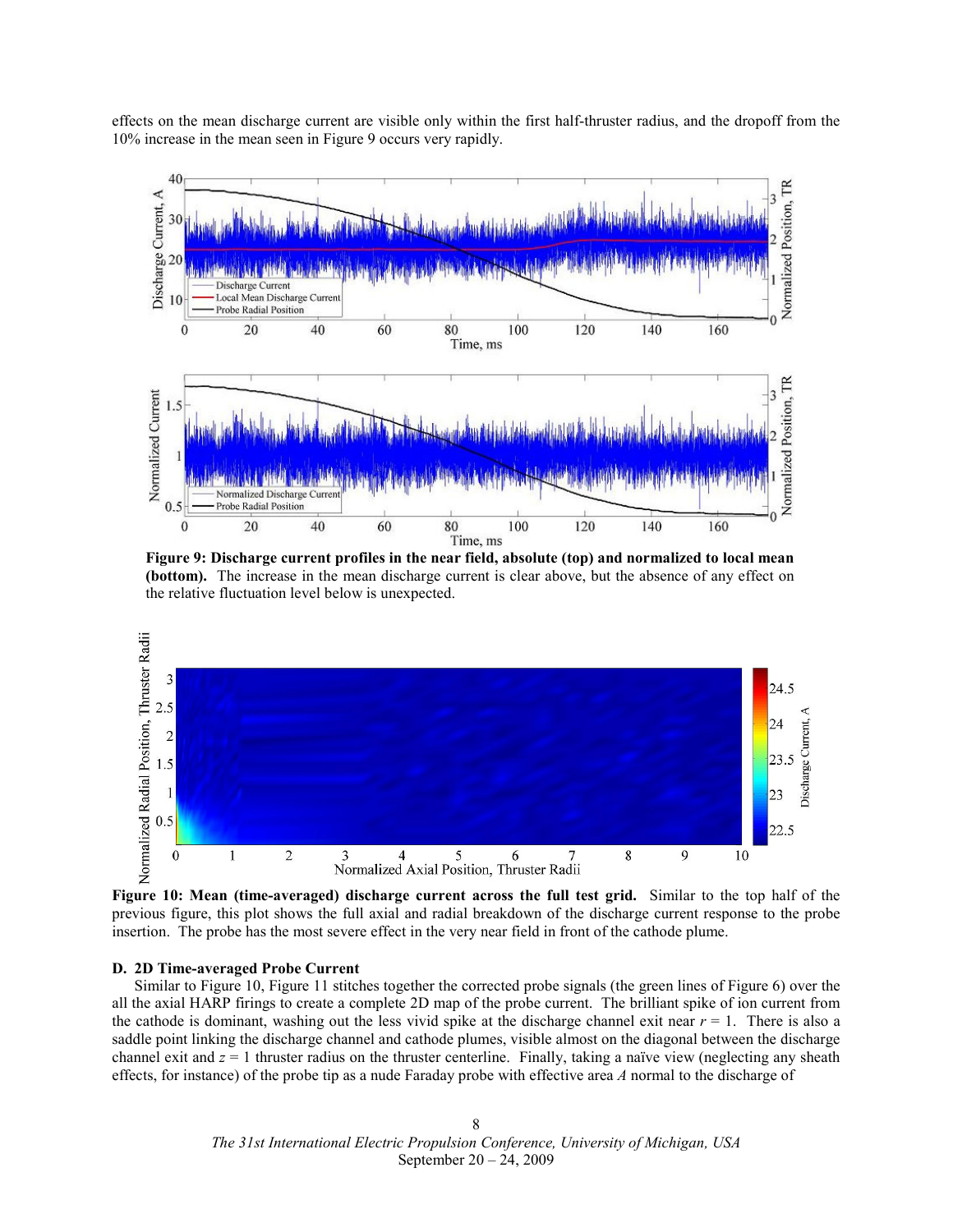$$
A = 2lr = 2(.2cm)(.0064cm) \approx .0025cm^{2}
$$
 (2)

then the units of probe current in Figure 11 may be converted to current density in the more familiar  $mA/cm<sup>2</sup>$  by multiplying by a factor of 1/A or approximately 400.



Figure 11: Mean (time-averaged) probe ion saturation current across the full test grid. Note the peak values near the orifice of the cathode, the saddle point linking the discharge channel and cathode plumes, and the slight pinch radially inward of the plume from the discharge channel.

## IV. Conclusions

The salient features of this study are the high speed of probe insertion into the near field plume, the rapid sampling rate of the data acquisition system, and the minimization of discharge current perturbation due to the small probe size and operation in ion saturation. As a result, we are able to interrogate deeply into the near field before discharge current perturbations become noticeable and a cause for concern.

A null probe has proven extremely effective at increasing the signal to noise ratio of the probe, purely on the basis of electrical noise correction, without any stray capacitance to consider. The ease of implementing this technique, requiring as it does only a single extra data acquisition channel if implemented carefully, combined with the impressive results with a minimum of post-processing effort (direct subtraction was used in this paper), suggests that it be strongly considered during future Langmuir probe experiments.

Finally, a strong correlation between the power spectrum of the discharge current and probe saturation currents is observed, and a clear breathing mode oscillation is present in this low-voltage operation. Future work includes using the wealth of time-resolved data acquired in this study to statistically reconstruct the temporal evolution of the plume from a discharge current input signal (a la Ref. [1]); these observations bode well for that effort. Future work will also reexamine the viability of an axial injection scheme, possibly with an updated HARP system capable of higher speed and greater positioning fidelity, to determine which method is preferable for interrogating the near field. Discharge channel interrogation will, of course, still proceed via axial injection.

### Acknowledgments

The first author would like to gratefully acknowledge the support of the National Science Foundation Graduate Research Fellowship Program and the Tau Beta Pi Foundation during his graduate studies. The authors would also like to acknowledge and thank the Air Force Office of Scientific Research for funding this work through grant FA9550-06-1-0105, under Program Manager Dr. Mitat Birkan. Finally, the first author would like to thank summer intern Logan Oonk, without whose assistance a summer of experimentation on an injured knee would have been impossible, and to offer his everlasting apologies for those occasions when, heading out to turn on the cryopumps, we were unhappily greeted by the dawn. Mea culpa, mea culpa, mea maxima culpa.